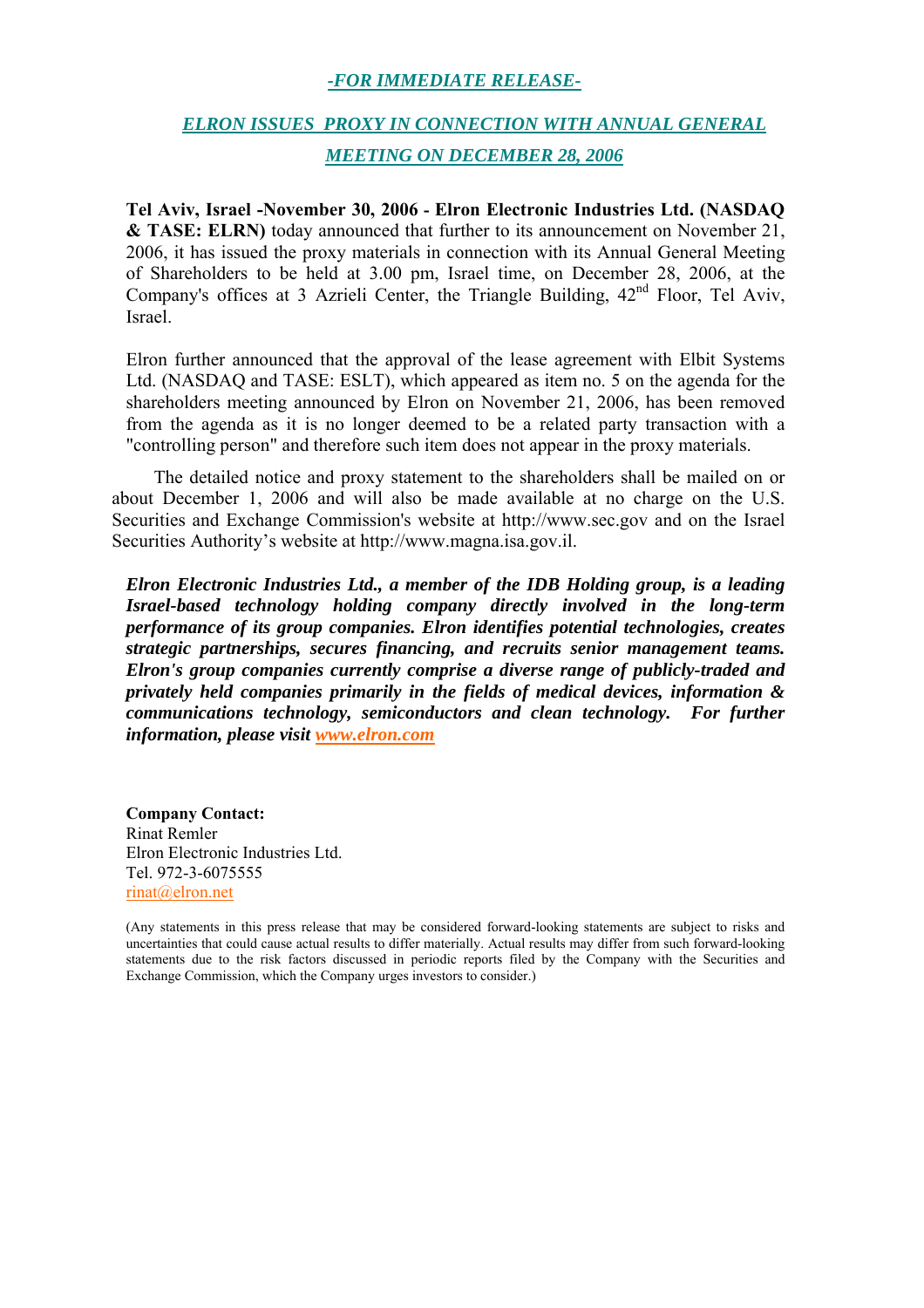# **ELECTRONIC**

Tel-Aviv, November 29, 2006

Dear Shareholder:

You are cordially invited to attend the Company's Annual General Meeting of Shareholders to be held at 3:00 p.m., Israel time, on December 28, 2006, at the Company's offices at 3 Azrieli Center, the Triangle Building, 42nd Floor, Tel-Aviv, Israel. At this meeting you will be asked to:

(1) elect ten (10) directors to the Board of Directors of the Company;

AMI EREL *Chairman of the Board of Directors*

- (2) approve the compensation of the directors of the Company as a group;
- (3) approve the Consulting Agreement between the Company and Prof. Gabi Barbash, a director of the Company;
- (4) approve the grant of 30,000 options to purchase ordinary shares of the Company to Mr. Assaf Topaz, an officer of the Company, who may be deemed to be a "Controlling Person";
- (5) approve the adoption of Israeli generally accepted accounting principles as the Company's primary accounting principles;
- (6) approve the amendments to the Articles of Association of the Company described in the accompanying Proxy Statement;
- (7) appoint Kost Forer, Gabbay & Kasierer, a Member of Ernst & Young Global, as the Company's auditors until the next annual general meeting of the Company and to authorize the Audit Committee and the Board of Directors to determine the audit fees; and
- (8) receive and consider the Auditors' Report, the Management Report and the Financial Statements of the Company for the fiscal year ended December 31, 2005.

For the reasons set forth in the accompanying Proxy Statement, the Board of Directors unanimously recommends that you vote "FOR" the resolutions specified on the enclosed form of proxy.

We look forward to greeting those shareholders present at the meeting personally; however, whether or not you plan to be with us at the meeting, it is important that your shares be represented. Accordingly, you are kindly requested to sign, date and mail the enclosed proxy in the envelope provided, at your earliest convenience, so that the proxy is received at the Company's offices no later than forty-eight hours before the meeting.

Thank you for your cooperation.

Very truly yours,

PORON BIOLEN

DORON BIRGER *President & Chief Executive Officer*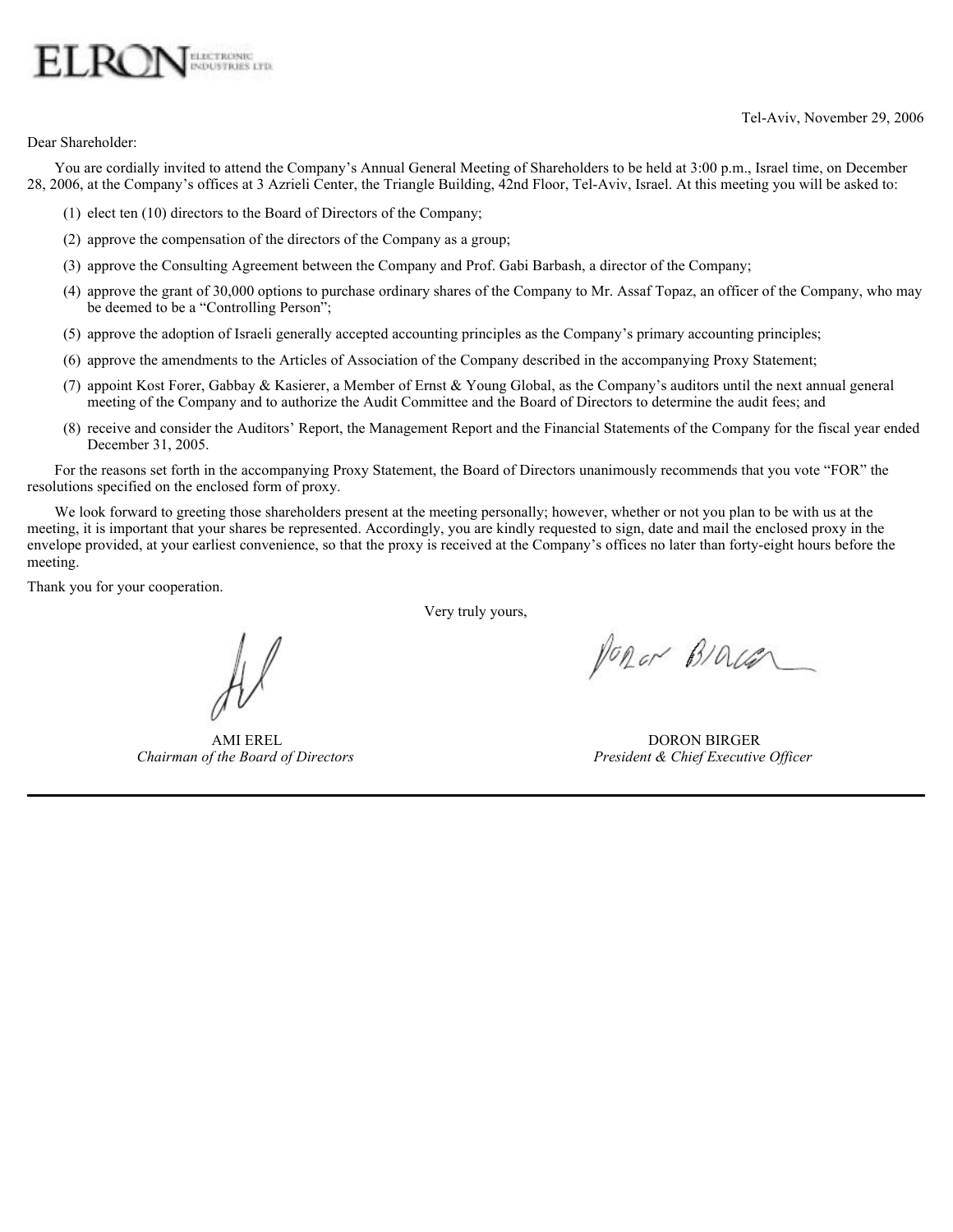#### **ELRON ELECTRONIC INDUSTRIES LTD. NOTICE OF ANNUAL GENERAL MEETING OF SHAREHOLDERS**

Notice is hereby given that an Annual General Meeting of Shareholders (the "Meeting") of Elron Electronic Industries Ltd. (the "Company") will be held at the Company's offices at 3 Azrieli Center, the Triangle Building, 42nd Floor, Tel-Aviv, Israel, at 3:00 p.m., Israel time, on December 28, 2006.

In the Meeting the shareholders will be asked to:

- (1) elect ten (10) directors to the Board of Directors of the Company;
- (2) approve the compensation of the directors of the Company as a group;
- (3) approve the Consulting Agreement between the Company and Prof. Gabi Barbash, a director of the Company;
- (4) approve the grant of 30,000 options to purchase ordinary shares of the Company to Mr. Assaf Topaz, an officer of the Company, who may be deemed to be a "Controlling Person";
- (5) approve the adoption of Israeli generally accepted accounting principles as the Company's primary accounting principles;
- (6) approve the amendments to the Articles of Association of the Company described in the accompanying Proxy Statement;
- (7) appoint Kost Forer, Gabbay & Kasierer, a Member of Ernst & Young Global, as the Company's auditors until the next annual general meeting of the Company and to authorize the Audit Committee and the Board of Directors to determine the audit fees; and
- (8) receive and consider the Auditors' Report, the Management Report and the Financial Statements of the Company for the fiscal year ended December 31, 2005.

Shareholders of record at the close of business on November 28, 2006 are entitled to notice of, and to vote at, the Meeting. All shareholders are cordially invited to attend the Meeting in person.

Shareholders who are unable to attend the Meeting in person are kindly requested to complete, date and sign the enclosed form of proxy and return it promptly in the pre-addressed envelope provided. No postage is required if mailed in the United States. The Company must receive proxies at its office by 3:00 p.m., Israel time, on December 26, 2006. Shareholders may revoke their proxies at any time before the Meeting by providing written notice to the Company. Shareholders who attend the Meeting may revoke their proxies and vote their shares in person. Shareholders registered in the Company's shareholders register in Israel and shareholders who hold shares through members of the Tel Aviv Stock Exchange, may also vote through this enclosed form of proxy by completing, signing, dating and mailing the proxy to the Company's offices. Shareholders registered in the Company's shareholders register in Israel and shareholders who hold shares through members of the Tel Aviv Stock Exchange who vote their shares by proxy must also provide the Company with a copy of their identity card, passport or certification of incorporation, as the case may be. Shareholders who hold shares through members of the Tel Aviv Stock Exchange and intend to vote their shares either in person or by proxy must deliver the Company an ownership certificate confirming their ownership of the Company's shares on the record date, which certificate must be approved by a recognized financial institution, as required by the Israeli Companies Regulations (Proof of Ownership of Shares for Voting at General Meeting) of 2000, as amended.

Shareholders are allowed to apply in writing, through the Company, to the other shareholders of the Company in order to convince them with regard to their vote on items on the agenda of the Meeting ("Position Notice"). Position Notices may be sent to the Company's offices at the address above. The last date for issuance of such Position Notices to the Company is December 10, 2006.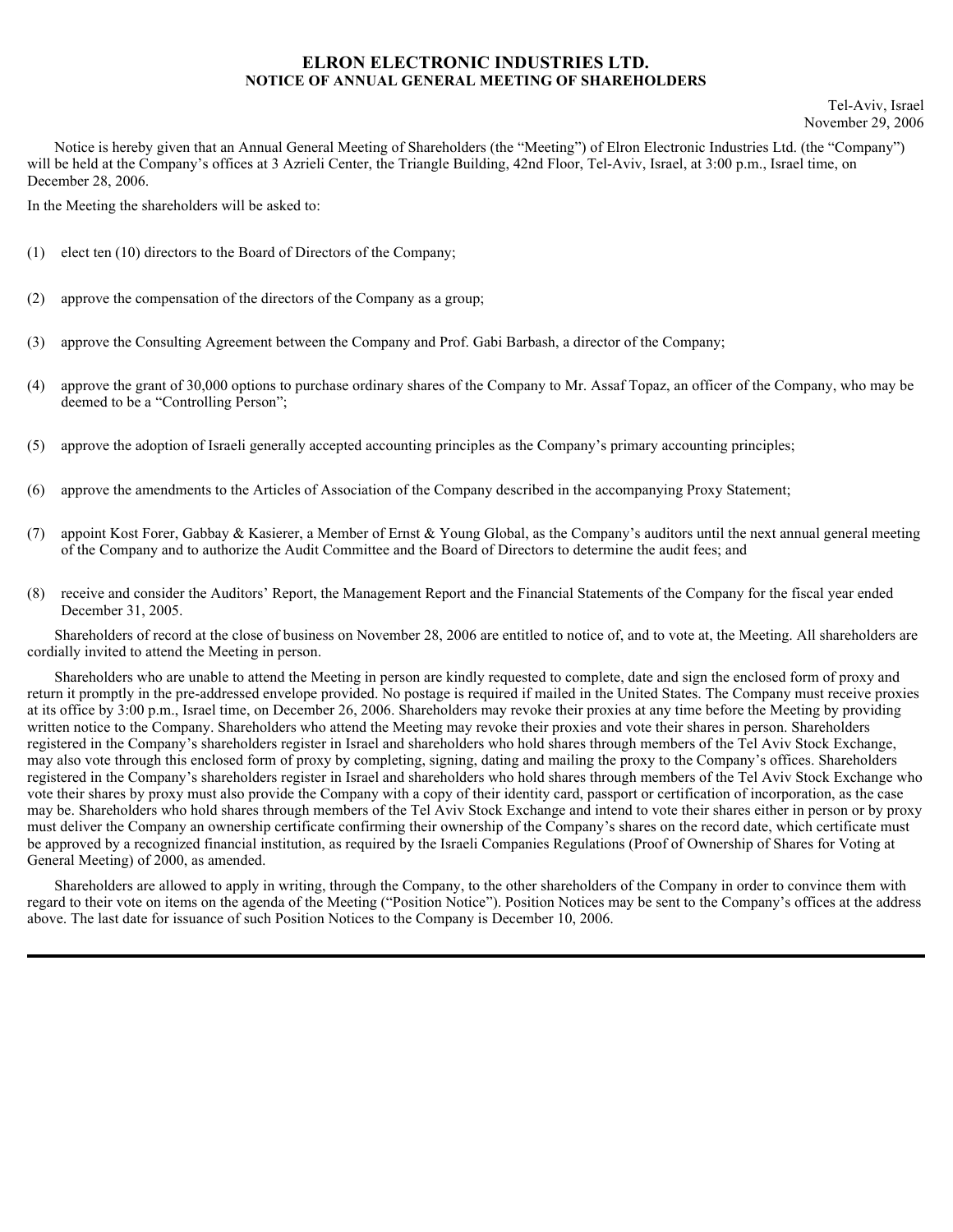Joint holders of shares should take note that, pursuant to Article 56 of the Articles of Association of the Company, the vote of the senior of joint holders of any share who tenders a vote, whether in person or by proxy, will be accepted to the exclusion of the vote(s) of the other joint holder(s) of the share, and for this purpose, seniority will be determined by the order in which the names are listed in the Register of Shareholders.

By Order of the Board of Directors,

AMI EREL *Chairman of the Board of Directors*

Popor BIOLEN

DORON BIRGER *President & Chief Executive Officer*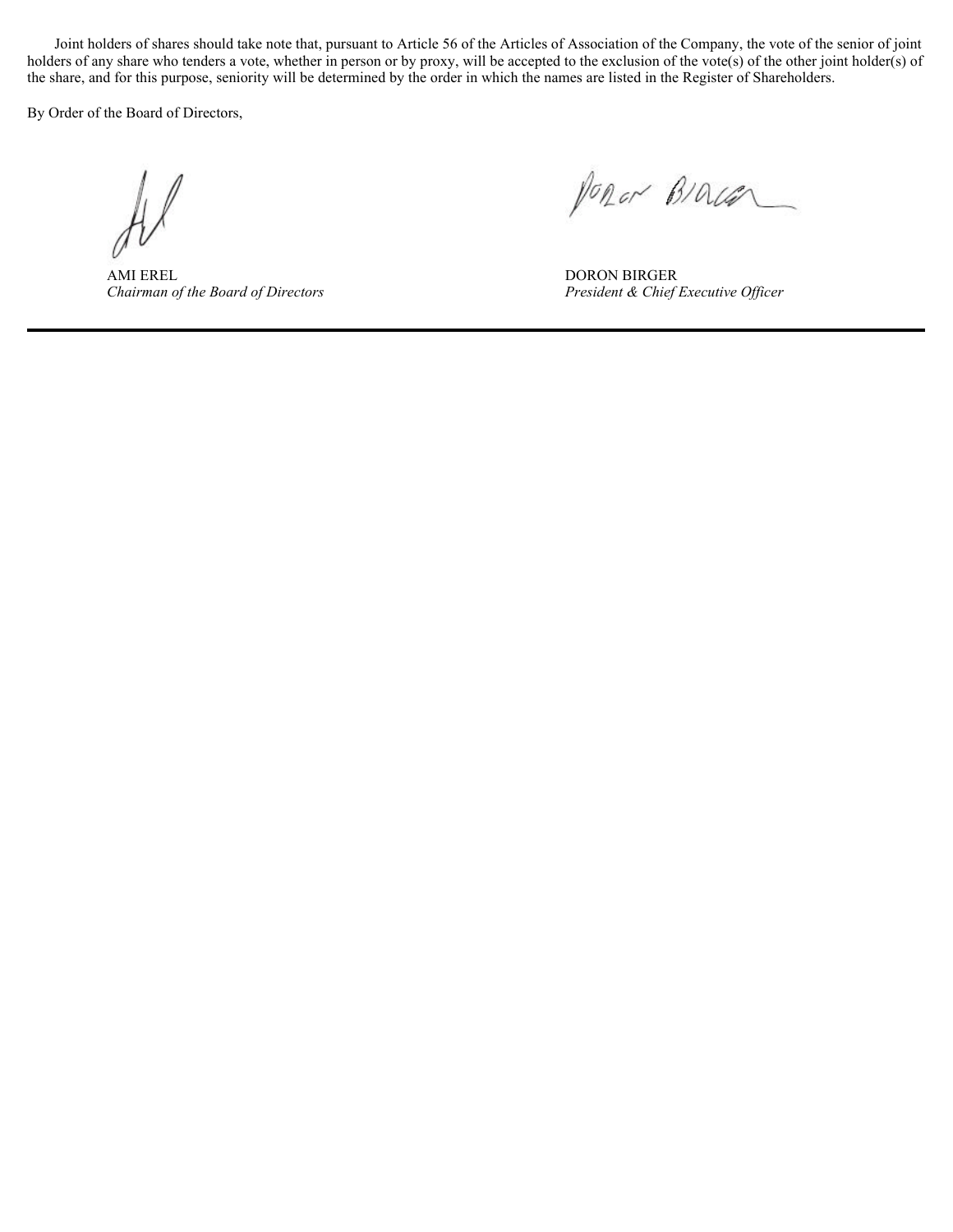#### **ELRON ELECTRONIC INDUSTRIES LTD. 3 Azrieli Center The Triangle Building, 42nd Floor Tel-Aviv, Israel**

#### **PROXY STATEMENT**

This Proxy Statement is furnished to the holders of Ordinary Shares, NIS 0.003 nominal value (the "Ordinary Shares"), of Elron Electronic Industries Ltd. (the "Company" or "Elron") in connection with the solicitation by the Board of Directors of the Company of proxies for use at an Annual General Meeting of Shareholders (the "Annual Meeting", the "Meeting" or the "AGM") to be held on December 28, 2006, at 3:00 p.m., Israel time, or at any adjournment thereof, pursuant to the accompanying Notice of Annual General Meeting of Shareholders. It is proposed that at the Meeting, the Shareholders approve the following resolutions: (1) to elect ten (10) directors to the Board of Directors of the Company; (2) to approve the compensation of the directors of the Company as a group; (3) to approve the Consulting Agreement between the Company and Prof. Gabi Barbash, a director of the Company; (4) to approve the grant of 30,000 options to purchase ordinary shares of the Company to Mr. Assaf Topaz, an officer of the Company, who may be deemed to be a "Controlling Person"; (5) to approve the adoption of Israeli generally accepted accounting principles as the Company's primary accounting principles; (6) to approve the amendments to the Articles of Association of the Company described in this Proxy Statement; (7) to appoint Kost Forer, Gabbay & Kasierer, a Member of Ernst & Young Global, as the Company's auditors until the next annual general meeting of the Company and to authorize the Audit Committee and the Board of Directors to determine the audit fees; and (8) to receive and consider the Auditors' Report, the Management Report and the Financial Statements of the Company for the fiscal year ended December 31, 2005.

The Company is unaware at this time of any other matters that will come before the Meeting.

A form of proxy for use at the Meeting and a return envelope for the proxy are enclosed. Shareholders may revoke the authority granted by their execution of proxies at any time before the effective exercise thereof, by filing with the Company a written notice of revocation or a duly executed proxy bearing a later date, or by voting in person at the Meeting. Unless otherwise indicated on the form of proxy, shares represented by any proxy properly executed and received by the Company at least 48 hours prior to the Meeting will be voted in favor of all the matters to be presented at the Meeting, as described above. On all matters considered at the Meeting, abstentions and broker non-votes will not be considered to have been voted. Although abstentions are taken into account to determine if a quorum is present, broker non-votes are not.

Proxies for use at the Meeting are being solicited by the Board of Directors of the Company. Only shareholders of record at the close of business on November 28, 2006 will be entitled to notice of and to vote at the Meeting. Proxies are being mailed to shareholders on or about November 30, 2006 and will be solicited chiefly by mail; however, certain officers, directors, employees and agents of the Company, none of whom will receive additional compensation therefor, may solicit proxies by telephone, fax or other personal contact. The Company will bear the cost of the solicitation of proxies, including the cost of preparing, assembling and mailing the proxy material, and will reimburse the reasonable expenses of brokerage firms and others for forwarding material to beneficial owners of Ordinary Shares.

On November 1, 2006, the Company had issued and outstanding 29,544,955 Ordinary Shares, each of which is entitled to one vote upon each of the matters to be presented at the Meeting. No less than two shareholders holding one-third of the outstanding Ordinary Shares, present in person or by proxy and entitled to vote, will constitute a quorum at the Annual General Meeting.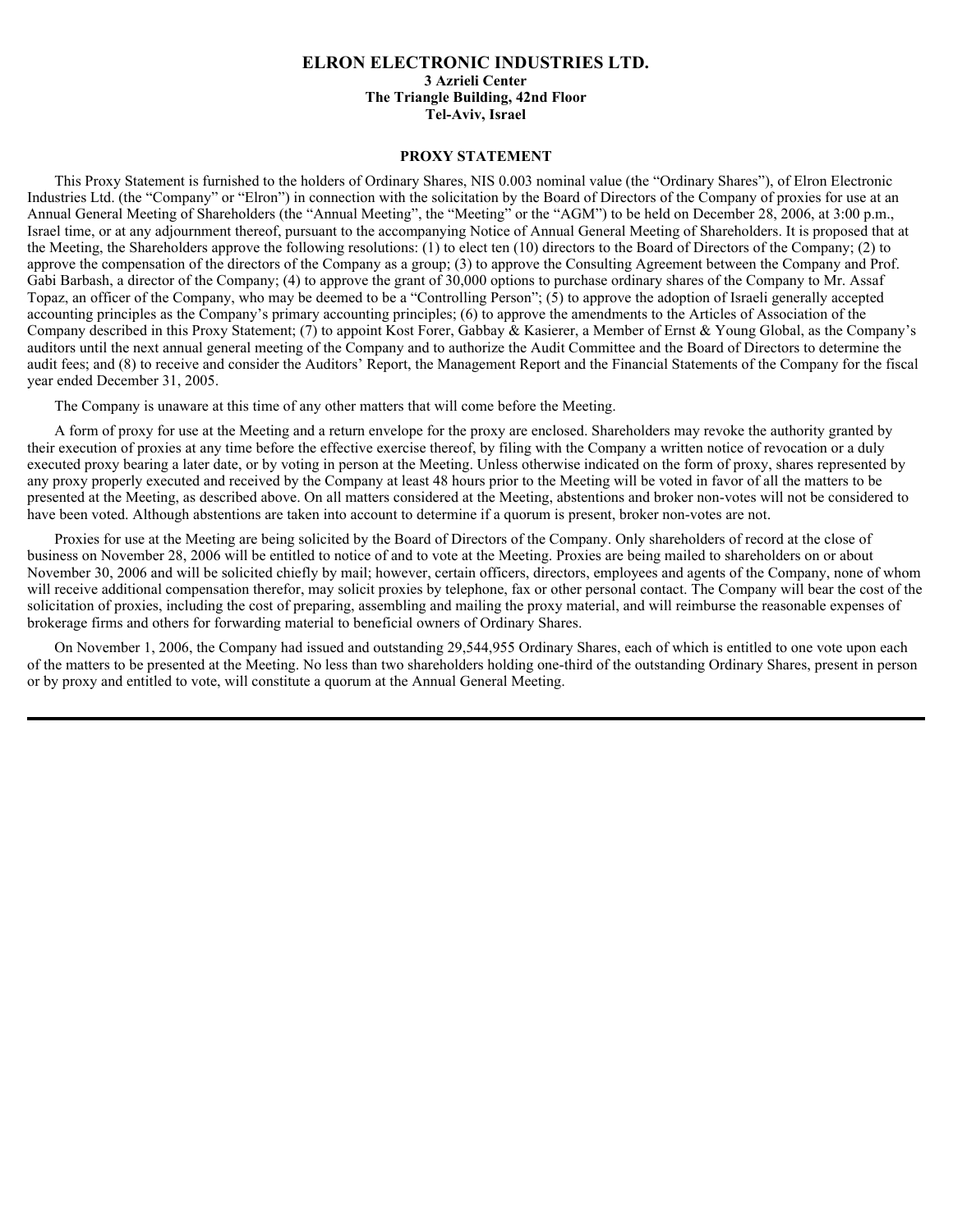#### **BENEFICIAL OWNERSHIP OF SECURITIES BY CERTAIN BENEFICIAL OWNERS AND MANAGEMENT**

The following table sets forth, as of November 1, 2006, unless otherwise specified, the number of Ordinary Shares owned by all shareholders known to us to own more than 5% of our Ordinary Shares and by all officers and directors as a group:

| <b>Name and Address</b>                                          | Number of<br><b>Ordinary Shares</b> | Percent of<br><b>Ordinary Shares</b> |
|------------------------------------------------------------------|-------------------------------------|--------------------------------------|
| Discount Investment Corporation Ltd. ("DIC")(1) Tel Aviv, Israel | 14.048.613                          | $47.55\%$                            |
| Clal Insurance Group (2) Tel Aviv, Israel                        | 148.397                             | $0.50\%$                             |
| All Officers and Directors as a group (3)                        | 188.924                             | $0.64\%$                             |

(1) IDB Holding Corporation Ltd. ("IDBH") is the parent of IDB Development Corporation Ltd. ("IDBD"), which, in turn, is the parent of DIC and Clal Insurance Enterprises Holdings Ltd. ("Clal"). IDBH, IDBD, DIC and Clal are public companies traded on the Tel Aviv Stock Exchange.

As of November 1, 2006, approximately 51.7% of the outstanding share capital of IDBH was owned by a group comprised of: (i) Ganden Investments I.D.B. Ltd. ("Ganden Investments"), a private Israeli company controlled by Nochi Dankner and his sister, Shelly Bergman, which held 31.02% of the equity of and 31.05% of the voting power in IDBH; (ii) Manor Investments-IDB Ltd. ("Manor Investments"), a private Israeli company controlled by Ruth Manor, which held 10.34% of the equity of and 10.35% of the voting power in IDBH; and (iii) Avraham Livnat Investments (2002) Ltd. ("Livnat Investments"), a private Israeli company controlled by Avraham Livnat and Zvi Livnat (a son of Avraham Livnat), which held 10.34% of the equity and 10.35% of the voting power in IDBH. Ganden Investments, Manor Investments and Livnat Investments, owning in the aggregate approximately 51.7% of the equity of and voting power in IDBH, entered into a Shareholders Agreement relating, among other things, to their joint control of IDBH, the term of which is until May 19, 2023 ("IDB Shareholders Agreement"). Ganden Investments, Manor Investments and Livnat Investments pledged their shares of IDBH to a financial institution as collateral for the repayment of loans borrowed to purchase such shares.

In addition, as of November 1, 2006, (i) Ganden Holdings Ltd. ("Ganden Holdings"), another private Israeli company controlled by Nochi Dankner and his sister, Shelly Bergman, which is the parent company of Ganden Investments, held directly approximately 11.69% of the equity of and 11.7% of the voting power in IDBH, (ii) Ganden Investments additionally held directly approximately 6.71% of the equity of and voting power in IDBH, (iii) Shelly Bergman held, through a wholly owned company, approximately 7.23% of the equity of and voting power in IDBH, (iv) another private Israeli company controlled by Ruth Manor, which is the parent company of Manor Investments, held directly approximately 0.03% of the equity and voting power in IDBH (in addition, Manor Investments held directly approximately 0.32% of the equity of and voting power in IDBD) and (v) Avraham Livnat Ltd., another private Israeli company controlled by Avraham Livnat and Zvi Livnat which is the parent company of Livnat Investments, held approximately 0.04% of the equity and voting power in IDBH. Substantially all of the additional shares of IDBH set forth in (i) and (ii) above held directly by Ganden Holdings and Ganden Investments are pledged to each respective shareholder's lending institution. None of the shares set forth in  $(i)$ – $(v)$  above are subject to the IDB Shareholders Agreement.

Ganden Investments, Manor Investments and Livnat Investments have pledged their shares of IDBH in favor of certain financial institutions as collateral for the repayment of certain loans borrowed by them in order to finance part of the consideration paid for the shares of IDBH purchased by them. The lenders may realize these pledges in certain events described in the agreements with such financial institutions.

Nochi Dankner is the Chairman of IDBH, IDBD and DIC and a director of Clal and Elron. Zehava Dankner (the mother of Nochi Dankner) is a director of IDBH, IDBD and DIC. Zvi Livnat (a son of Avraham Livnat) is a director of IDBH, IDBD and DIC. Shay Livnat (a son of Avraham Livnat) is a director of IDBD, Clal and Elron. Isaac Manor (the husband of Ruth Manor) is a director of IDBH, IDBD, DIC and Clal and Dori Manor (the son of Isaac and Ruth Manor) is a director of IDBH, IDBD, DIC and Elron.

 $\mathfrak{D}$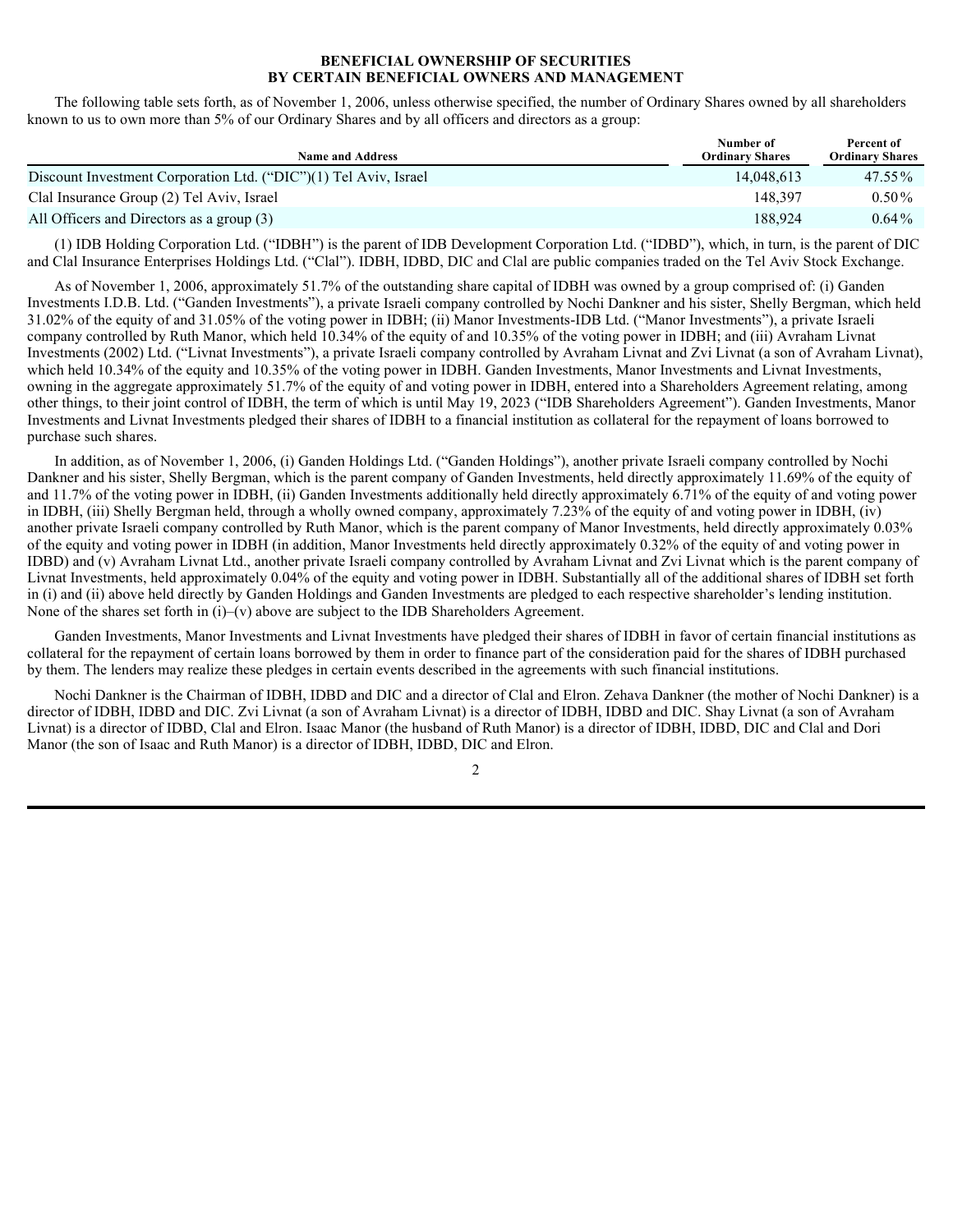DIC's address is 3 Azrieli Center, 44th floor, Tel Aviv 67023, Israel.

(2) The Clal Insurance Group is comprised of Clal and its subsidiary companies, which are deemed to be major shareholders of the Company. Clal is majority owned by IDBD, the parent company of DIC, which in turn is a controlling shareholder of the Company. As of November 1, 2006, the other major shareholder of Clal was Bank Hapoalim, which held approximately 17.71% of Clal's shares (including holdings of mutual and provident funds that are controlled by Bank Hapoalim B.M.). None of the remaining shareholders of Clal held more than 5% of its shares.

The Clal Insurance Group's address is 48 Menachem Begin Rd., Clal Development Bldg., Tel Aviv, Israel.

(3) This amount includes 187,684 shares underlying options that are currently exercisable or that will become exercisable within 60 days of November 1, 2006. This amount does not include any shares that may be deemed to be beneficially owned by directors by virtue of their affiliation with DIC.

#### **ITEM I–ELECTION OF DIRECTORS**

The Board of Directors has nominated the ten (10) individuals named below to be elected as directors, all of whom currently serve as directors of the Company. The directors nominated in this Proxy, together with two external directors (as defined by the Israeli Companies Law, 1999 ("Companies Law")), Mr. Yaacov Goldman and Prof. Daniel Sipper, whose terms expire in March 2007 and March 2009, respectively, shall constitute the entire Board of Directors.

Duly executed proxies (other than those directing the proxy holders not to vote for all or certain of the listed nominees) will be voted for the election of each of the ten (10) nominees, to hold office until the next annual meeting of shareholders and until his or her successor shall have duly taken office, or such earlier time as he or she shall resign or be removed from the Board pursuant to the terms of the Articles of Association of the Company or the Companies Law.

If any of the nominees should be unable to serve, the proxies will be voted for the election of such other person or persons as shall be determined by the persons named in the proxy in accordance with their judgment. The Company is unaware of any reason why any of the nominees, if elected, should not be able to serve as a director.

The nominees, the years in which they first became directors and their ages are set forth below:

| Name               | <b>Year Became Director</b> | Age |  |
|--------------------|-----------------------------|-----|--|
| Ami Erel           | 1999                        | 59  |  |
| Avraham Asheri     | 1999                        | 68  |  |
| Prof. Gabi Barbash | 2003                        | 56  |  |
| Prof. Yair Be'ery  | 2004                        | 50  |  |
| Ari Bronshtein     | 2006                        | 37  |  |
| Nochi Dankner      | 2005                        | 51  |  |
| Avraham Fischer    | 2003                        | 49  |  |
| Shay Livnat        | 2005                        | 47  |  |
| Dori Manor         | 2003                        | 38  |  |
| Amos Shapira       | 2006                        | 57  |  |

*Ami Erel* has served as the Chairman of the Company's Board of Directors since November 1999 and served as the Company's Chief Executive Officer from November 1999 to December 2001. Mr. Erel has served as President and Chief Executive Officer of DIC since June 1, 2001. Mr. Erel is also Chairman of the board of directors of Cellcom Israel Ltd. and NetVision Ltd. and serves as a director of Property and Building Corporation Ltd. and Super-Sol Ltd. Mr. Erel also serves as the Chairman or a member of the boards of directors of various other subsidiaries and affiliates of DIC and Elron. From 1997 to 1999, Mr. Erel served as President and Chief Executive Officer of Bezeq-The Israel Telecommunications Corp. Ltd. ("Bezeq"). From 1997 to 1998, he was Chairman of the board of directors of PelePhone Communications Ltd. Since January 2005, Mr. Erel has served as Chairman of the Executive Committee of the Manufacturers Association of Israel. From January 2000 to January 2004, Mr. Erel served as Chairman of the Board of the Israel Association of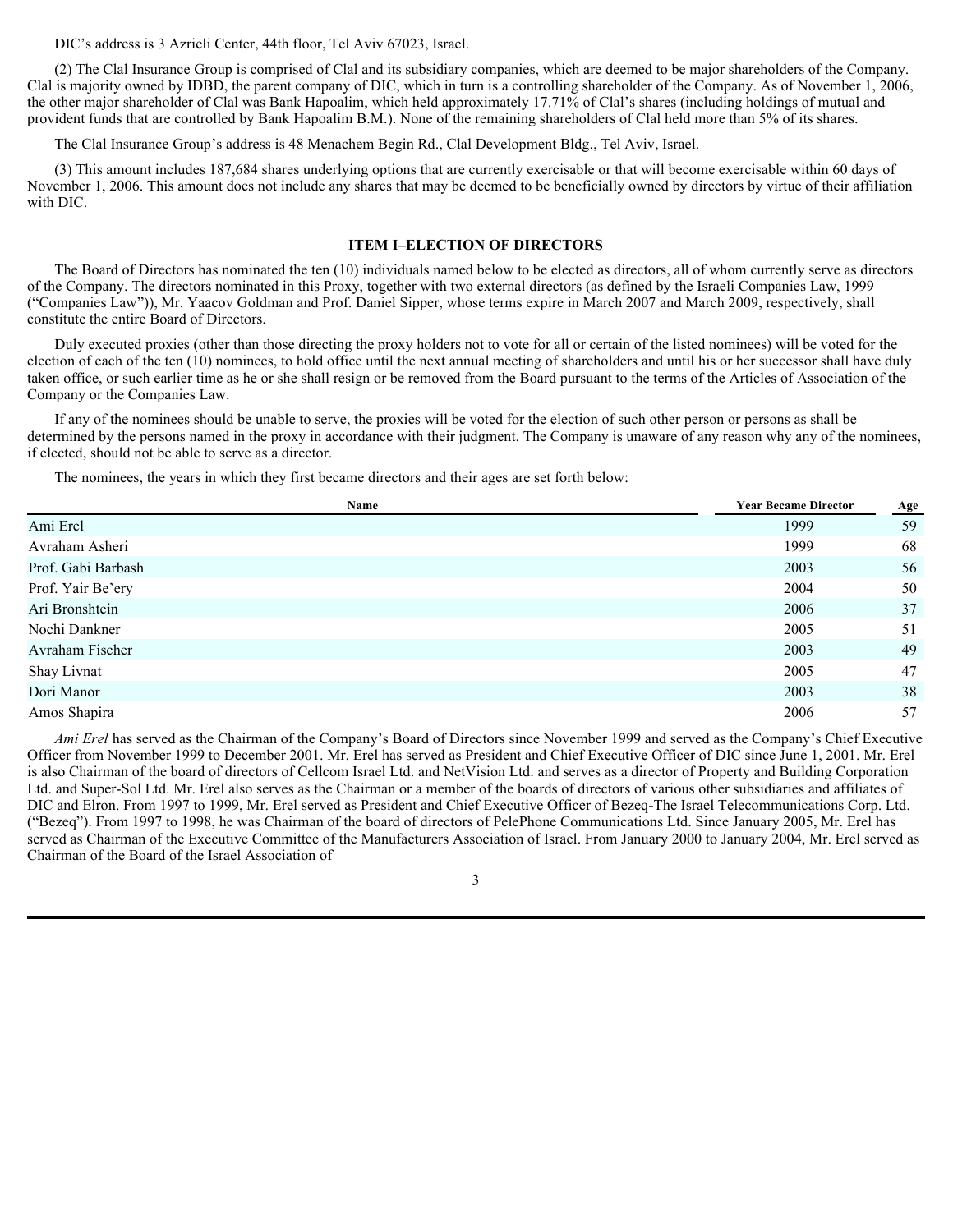Electronics & Information Industries. Mr. Erel holds a B.Sc. in electrical engineering from the Technion, Israel Institute of Technology.

*Avraham Asheri* joined the Company as a director in December 1999. He serves as the Chairman of the Company's Audit Committee. He is an economic and financial advisor. Mr. Asheri is a member of the boards of directors of Discount Mortgage Bank Ltd., Africa Israel Investments Ltd. and Elbit Systems Ltd. Mr. Asheri was the President and Chief Executive Officer of Israel Discount Bank from November 1991 until July 1998. Prior to joining Israel Discount Bank in 1983 as Senior Executive Vice President and a member of its management committee, Mr. Asheri held the position of Director General of the Ministry of Industry and Trade. During his 23 years at the Ministry of Industry and Trade and at the Ministry of Finance, Mr. Asheri held several key offices in Israel and abroad, including Managing Director of the Investment Center in Israel and Trade Commissioner of Israel to the United States. Mr. Asheri holds a bachelors degree in economics and political science from the Hebrew University in Jerusalem.

*Prof. Gabi Barbash* joined the Company as a director in May 2003. Since 1999, Prof. Barbash has been Director General of the Tel-Aviv Sourasky Medical Center and between 2000 and 2003 he served as Chairman of the Board of Directors of Teuza Venture Capital Fund. From 1998 until 2000, Prof. Barbash was the Chairman of the Israeli National Transplant Center. From 1996 until 1999, Prof. Barbash was the Director General of the Israeli Ministry of Health. Between 1995 and 1998, Prof. Barbash was a member of the Scientific Committee of the Interdisciplinary Center for Technological Analysis and Forecasting at Tel-Aviv University. From 1993 until 1996, Prof. Barbash was the Director General of the Sourasky Medical Center. From 1986 until 1993, Prof. Barbash was the Deputy Director of the Sheba Medical Center and from 1990 until 1993, he was Director of the Rehabilitation Hospital of the Sheba Medical Center. Prof. Barbash holds an M.D. degree from the Hebrew University, Jerusalem, Hadassah Medical School and a masters degree in public health from Harvard University.

*Prof. Yair Be'ery* joined the Company as a director in January 2004. Since 1985, Prof. Be'ery has been with the Department of Electrical Engineering at Tel Aviv University serving as its Chairman from 1999 until 2003. From 1998 until 2005, Prof. Be'ery worked with Benny Steinmetz's Group and co-founded STI Ventures, a high technology venture investment company. From 1989 until 1996, Prof. Be'ery served as Vice President of Advanced Technology of the DSP Group Inc. Prof. Be'ery serves as a member of the board of directors of Teledata, one of our group companies. Prof. Be'ery is also a member of the advisory boards of ChipX, also one of our group companies, and Mplicity Ltd. Prof. Be'ery served previously on the boards of directors and advisory boards of numerous Israel-related technology companies. Prof. Be'ery holds B.Sc., M.Sc. and Ph.D. degrees in Electrical Engineering from Tel Aviv University, Israel.

*Ari Bronshtein* joined the Company as a director in March 2006. In January 2006, Mr. Bronshtein joined DIC as Vice-President. From 2004 to 2005, Mr. Bronshtein served as Vice President and head of the Economics and Business Development division of Bezeq. From 2000 to 2003, Mr. Bronshtein served as Director of Finance and Investments at Bezeq. From 1999 to 2000, Mr. Bronshtein served as Manager of Business Analysis at Comverse Technologies, Inc. From 1996 to 1999, Mr. Bronshtein served in various positions at Tadiran Ltd., his last position being Director of the Finance and Investments division. Mr. Bronshtein serves as a director of American Israeli Paper Mills Ltd. and as a director various companies within the Koor group. Mr. Bronshtein has previously served as a director of Bezeq International Ltd. and Xpert Systems Ltd. In addition, Mr. Bronshtein has served as an external director and member of the investment committee of Dash Mutual Fund Management Ltd. Mr. Bronshtein has also served as chairman of the investment committee of Stage One and as a member of the investment committee of Eurofund, both venture capital funds. Mr. Bronshtein holds a bachelors degree in Finance and Management and Masters Degree in Finance and Accounting, both from Tel Aviv University.

*Nochi Dankner* joined the Company as a director in June 2005. Mr. Dankner is the Chief Executive Officer and Chairman of the board of directors of IDBH and serves as Chairman of the board of directors of IDBD, DIC and Clal Industries and Investments Ltd. Mr. Dankner is the founder of the Ganden Group and serves as a director of companies in the Ganden Group, which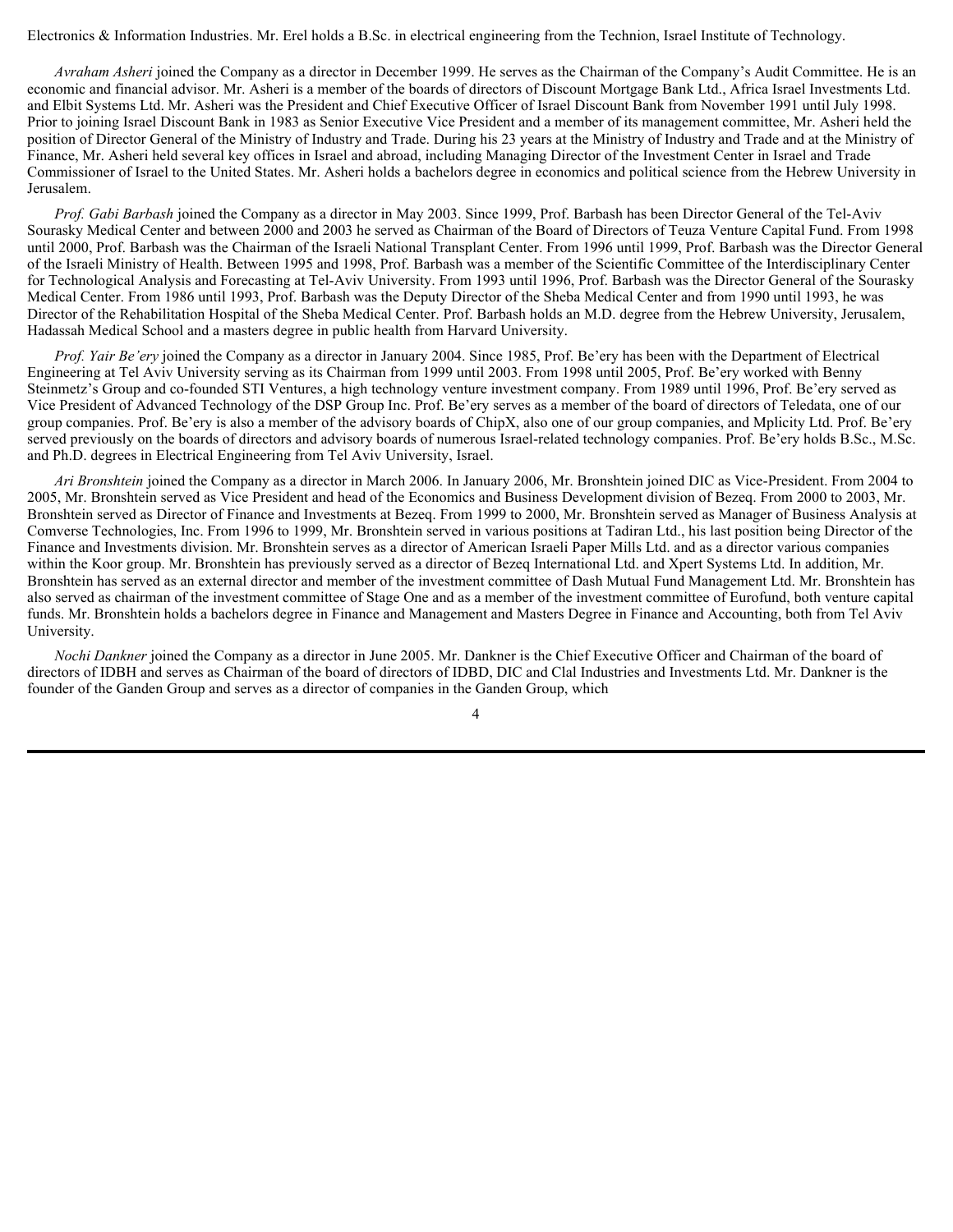holds investments in companies operating primarily in the fields of real estate and tourism, including as Chairman of Ganden Holdings Ltd. and Ganden Investments (2000) Ltd. and as Co-Chairman of Ganden Tourism and Aviation Ltd. and Israir Ltd. In addition, Mr. Dankner serves as a director of Cellcom Israel Ltd., Clal Insurance Company Ltd., Nesher-Israeli Cement Enterprises Ltd., Property and Building Corporation Ltd., Azorim Investments, Development and Construction Company Ltd., Super-Sol Ltd. and other public and private companies in the IDB group. Mr. Dankner is Chairman of the IDB Fund "For the Community" and is a member of "Matan–Your Way to Give", a non-profit organization. Mr. Dankner also serves as a member of the Management Committee of the Association of Friends of the Tel Aviv Sourasky Medical Center, and as a member of the Board of Trustees of the Tel Aviv University. Mr. Dankner holds an LL.B. degree from Tel Aviv University and a bachelor of arts degree in Political Science from Tel Aviv University.

*Avraham Fischer* joined the Company as a director in August 2003. He is the Executive Vice President of IDBH, the deputy Chairman of IDBD, Co-Chief Executive Officer of Clal Industries and Investments Ltd. and Chairman of Clal Biotechnology Industries Ltd. In addition, he is a partner of Fischer, Behar, Chen & Co., a leading Israeli law firm. Mr. Fischer is the co-founder and co-Chairman of Ganden Tourism and Aviation Ltd., a company holding investments in Israeli companies, operating primarily in the field of tourism, and is the co-founder and Vice-Chairman of Ganden Holdings Ltd., which is the principal shareholder of IDB Holding Ltd. He serves as a director of Clal Industries & Investments Ltd., IDBH, DIC, ECI Telecom Ltd., American Israeli Paper Mills Ltd., Vyyo Inc. and several other companies. Mr. Fischer is a co-chairman of "Matan–Your Way to Give." Mr. Fischer holds an LL.B. degree from Tel Aviv University and is a member of the Israeli bar association.

*Shay Livnat* joined the Company as a director in June 2005 and is the founder, President and Chief Executive Officer of Zoe Holdings Ltd. He is also the founder and co-chairman of UPS Israel and UTI (Isuzu) Israel. Since 2004, Mr. Livnat has been a director of IDBD, Clal Industries and Investments Ltd. and Clal. Since 1992, Mr. Livnat has been a director of Taavura Holdings Ltd. Between 1988 and 1998, Mr. Livnat was the Managing Director of Tashtit Ltd (DAF, Liebherr) and Vice-President of the Taavura Group. Mr. Livnat holds a Bachelor of Science in Electrical Engineering, Fairleigh Dickinson University, New Jersey, USA.

*Dori Manor* joined the Company as a director in August 2003. He has served as Chief Executive Officer of David Lubinski Ltd., a group of automotive companies, since 2000, and was the Vice President from 1997 until 2000 and Assistant Director from 1994 until 1996. During 1994 and 1995, he served as a director of Morasco Ltd. During 1992 and 1993, he was engaged as an Industrial Engineering consultant for Factory Design Ltd. Mr. Manor serves as a director of IDBH, IDBD, DIC and Clal Industries and Investments Ltd. Mr. Manor received an MBA degree from the European Institute of Business Administration (INSEAD) in Fontainebleau, France, in 1996 and a Bachelor of Science degree in Industrial Engineering from Tel Aviv University in 1993.

*Amos Shapira* joined the Company as a director in November 2006. Mr. Shapira serves as President and Chief Executive Officer of Cellcom Israel Ltd. From 2003 to 2005, Mr. Shapira served as Chief Executive Officer of El Al Israel Airlines Ltd. From 1993 to 2003, he served as Chief Executive Officer of Hogla-Kimberly Ltd., a company owned by Kimberly-Clark USA. Mr. Shapira holds an M.Sc. in industrial administration from the Technion, Israel Institute of Technology and a B.A. in economics from the University of Haifa.

It is proposed that at the Annual Meeting, the following Resolution be adopted:

"**RESOLVED**, that the ten (10) nominees proposed in the Proxy Statement, dated November 29, 2006 as directors be, and each of them hereby is, elected to hold office until the next annual meeting of shareholders and until his or her successor shall have duly taken office, or such earlier time as he or she shall resign or be removed from the Board pursuant to the terms of the Articles of Association of the Company or the Companies Law."

The affirmative vote of shareholders represented at the Meeting in person or by proxy and holding Ordinary Shares conferring in the aggregate at least a majority of the votes actually cast is necessary for the election of the ten (10) nominees to the Board of Directors.

#### **The Board of Directors recommends a vote FOR all the nominees to the Board of Directors.**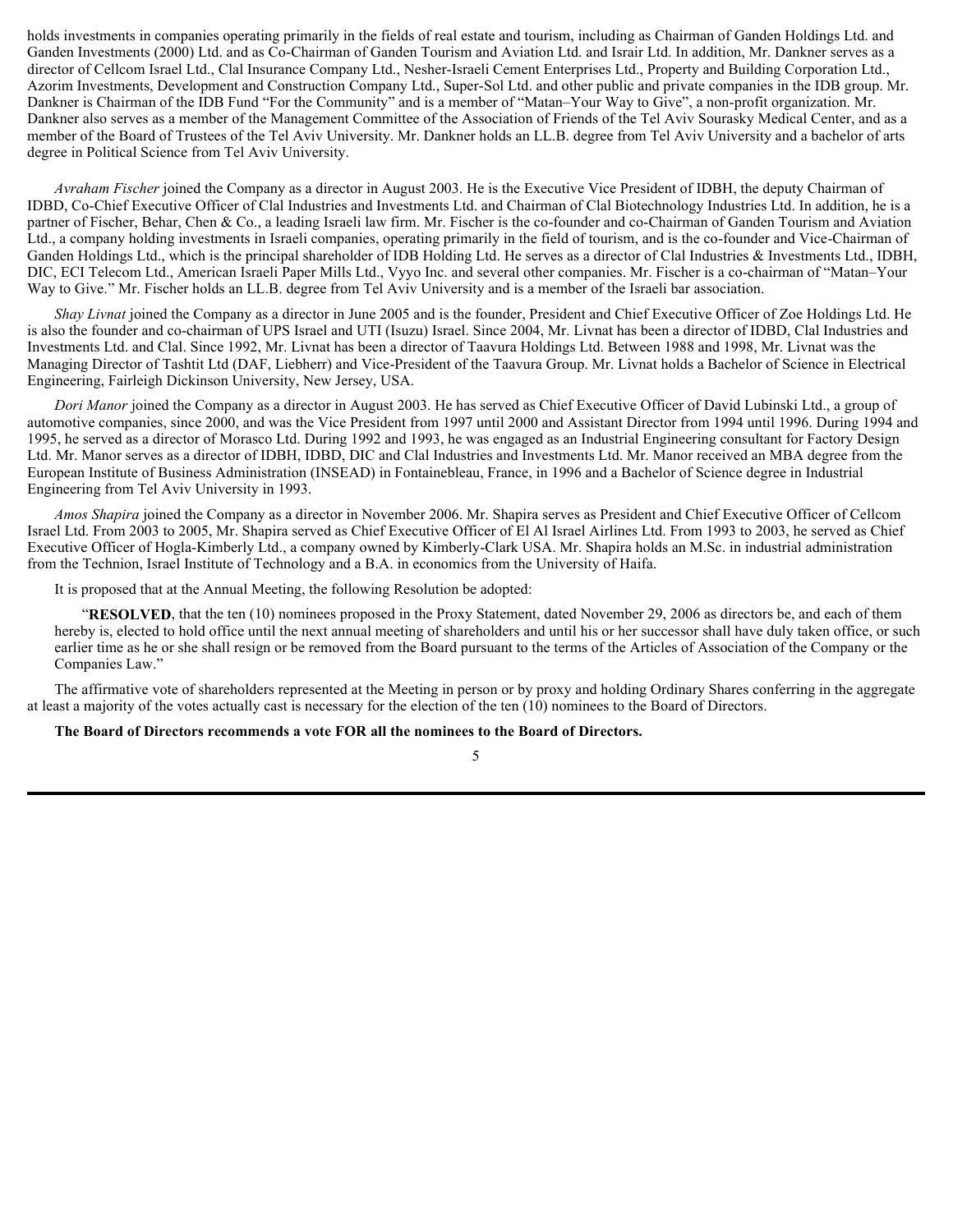#### **ITEM 2–APPROVAL OF DIRECTORS' COMPENSATION**

The Companies Law requires that the terms and conditions of employment of a director, including the terms and conditions of his or her employment as an officer of a company, be approved by the audit committee of such company and by its board of directors, as well as by such company's shareholders voting at a general meeting.

Following approval by the Audit Committee and by the Board of Directors in accordance with the Companies Regulations (Relief from Related Party Transactions), 2000, it is proposed that the Company grant compensation to the Company's directors (other than the External Directors and the Chairman of the Audit Committee), for the fiscal year 2006, in the amount permitted to be paid to External Directors under the Companies Law adjusted to the Israeli Consumer Price Index from time to time, For companies of the same classification in relation to its shareholders' equity, such compensation is currently, in addition to reimbursement of expenses, approximately NIS 42,960 (approximately \$11,153) per director for one year and in addition approximately NIS 1,823 (approximately \$424) per director for participation in each meeting of the board of directors or any committee thereof. The directors remuneration of the two External Directors and Chairman of the Audit Committee was previously approved in the maximum amount permitted under the Companies Regulations (Alleviation for Public Companies whose Shares are Traded on a Stock Exchange Outside of Israel), 2002, in each case linked to the Consumer Price Index, currently amounting to NIS113,528 (approximately \$26,401 per year and NIS3,406 (approximately \$792) per meeting of the board of directors or any committee thereof.

It is proposed that at the Annual Meeting, the following Resolution be adopted:

"**RESOLVED**, that the compensation paid and to be paid in 2006 to the directors of the Company, other than the External Directors and the Chairman of the Audit Committee as described in the Company's Proxy Statement, dated November 29, 2006 be, and hereby is, approved and ratified."

The affirmative vote of shareholders represented at the Meeting in person or by proxy and holding Ordinary Shares conferring in the aggregate at least a majority of the votes actually cast is necessary for the approval of the proposed Resolution.

Since certain of the nominees to the Board of Directors of the Company are deemed to be "Controlling Persons" of the Company, as defined by the Companies Law, pursuant to the Companies Regulations (Relief from Related Party Transactions), 2000, if one or more shareholders holding in the aggregate at least 1% of the issued share capital or the voting rights in the Company notify the Company in writing, on or prior to the fourteenth day following the publication of this Proxy Statement about his/their objection to the resolution, the approval of the resolution will require that either: (i) the majority of shares voting at the Meeting includes at least one third  $(1/3)$  of the shares of shareholders who do not have a personal interest in the approval of the resolution and who are present and voting in person or by proxy, at the Meeting (without taking into account abstentions); or (ii) the total number of shares voted against the proposal by shareholders without a personal interest does not exceed one percent (1%) of the aggregate voting rights in the Company.

#### **The Audit Committee and the Board of Directors recommend a vote FOR approval of this proposed Resolution.**

#### **ITEM 3–APPROVAL OF CONSULTING AGREEMENT BETWEEN THE COMPANY AND PROF. GABI BARBASH**

The Company has engaged Prof. Gabi Barbash, a director of the Company, pursuant to an agreement entered into with effect from January 1, 2006 to provide certain consulting services to the Company (the "Barbash Agreement"). These services consist mainly of assistance in connection with assessing new investments by the Company in the field of medical devices and general consulting to the Company's management in connection with its medical device group companies. Prof. Barbash has been providing such services to the Company since January 1, 2006. The term of the engagement continues until December 31, 2006. In consideration for the services, Prof. Barbash will be compensated by the New Israeli Shekel equivalent of \$5,000 (plus Value Added Tax at the applicable rate) per month plus expenses approved in advance by the Company, in addition to and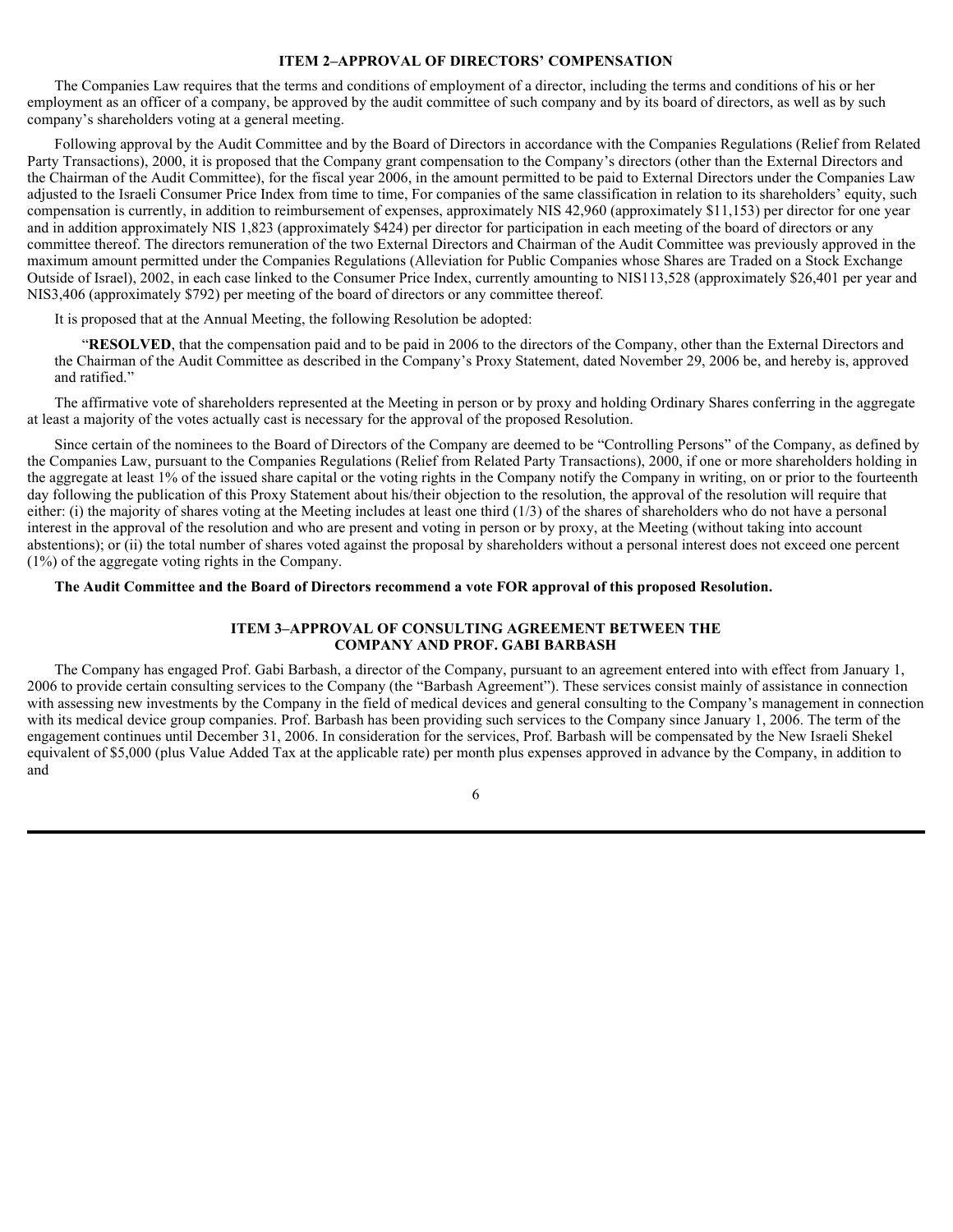without derogating from his compensation as a director of the Company. The Barbash Agreement has been approved by the Company's Audit Committee and Board of Directors.

It is proposed that at the Meeting, the following Resolution be adopted:

"**RESOLVED**, that the Consulting Agreement between the Company and Prof. Gabi Barbash on the terms set forth in the Company's Proxy Statement dated November 29, 2006, be and is hereby approved and ratified."

The affirmative vote of shareholders represented at the Meeting in person or by proxy and holding Ordinary Shares conferring in the aggregate at least a majority of the votes actually cast, is necessary for approval of this resolution.

**The Audit Committee and Board of Directors recommend a vote FOR approval of this resolution.**

#### **ITEM 4–APPROVAL OF THE GRANT OF 30,000 OPTIONS TO PURCHASE ORDINARY SHARES OF THE COMPANY TO AN OFFICER OF THE COMPANY WHO MAY BE DEEMED TO BE A "CONTROLLING PERSON"**

On November 7, 2005, following the approval of the Audit Committee, the Board of Directors granted 30,000 options to purchase ordinary shares of the Company to Mr. Assaf Topaz, a Vice President of the Company.

Mr. Topaz is the husband of Michal Topaz, the daughter of Isaac and Ruth Manor. Manor Investments, a company controlled by Ruth Manor, holds 10.34% of the equity of and voting power in IDBH. Manor Investments, Ganden Investments and Livnat Investments jointly control IDBH.

Ruth and Isaac Manor and their four children, Dori Manor, Sharon Manor, Tami Manor and Michal Topaz hold all the shares of Manor Investments through two private Israeli companies: (i) Manor Holdings BI Ltd. (a private Israeli company wholly owned by Ruth and Isaac Manor), which holds 60% of the shares and (ii) Euro Man Automotive Ltd. ("Euro Man") which holds 40% of the shares. Euro Man, in turn, is held by Ruth and Isaac Manor who each own 10% of the shares and their aforementioned children, including Michal Topaz, each holding 20% of the shares.

By virtue of the foregoing, Mr. Topaz may be deemed to be a "Controlling Person" of the Company as defined under the Companies Law or a relative of a "Controlling Person". Under the Companies Law, any transaction between the Company and a "Controlling Person" in connection with the employment of the "Controlling Person" requires the approval of the Company's Audit Committee and its Board of Directors as well as the Company's shareholders voting at a general meeting.

The terms of the Options are in accordance with the Company's 2003 Employee Stock Option Plan except that due to the fact that Mr. Topaz may be deemed to be a "Controlling Person" or a relative of a "Controlling Person", the Options were granted under Section 3(I) instead of Section 102 of the Israeli Income Tax Ordinance, the difference only being tax related. The Options vest over a period of four years from the date of grant, November 7, 2005, at a rate of 25% per year. The Options are exercisable at a price per share of \$9.12 representing a discount of 15% from the market price per share of the Company on the date of grant.

The number of Options and the terms and conditions applicable thereto are consistent with options granted to other employees of the Company at a similar level to Mr. Topaz and is consistent with past Company practice. In addition, the exercise price applicable to the Options is the same price applicable to options granted to other employees at the same time.

It is proposed that at the Annual Meeting, the following Resolution be adopted:

"**RESOLVED**, that the grant of 30,000 options to purchase ordinary shares of the Company to Mr. Assaf Topaz, an officer of the Company, as described in the Company's Proxy Statement, dated November 29, 2006 be, and hereby is, approved and ratified."

Since Mr. Topaz may be considered a "Controlling Person" or a relative of a "Controlling Person" under the Companies Law, approval of the resolution requires the affirmative vote of shareholders represented at the Meeting in person or by proxy and holding Ordinary Shares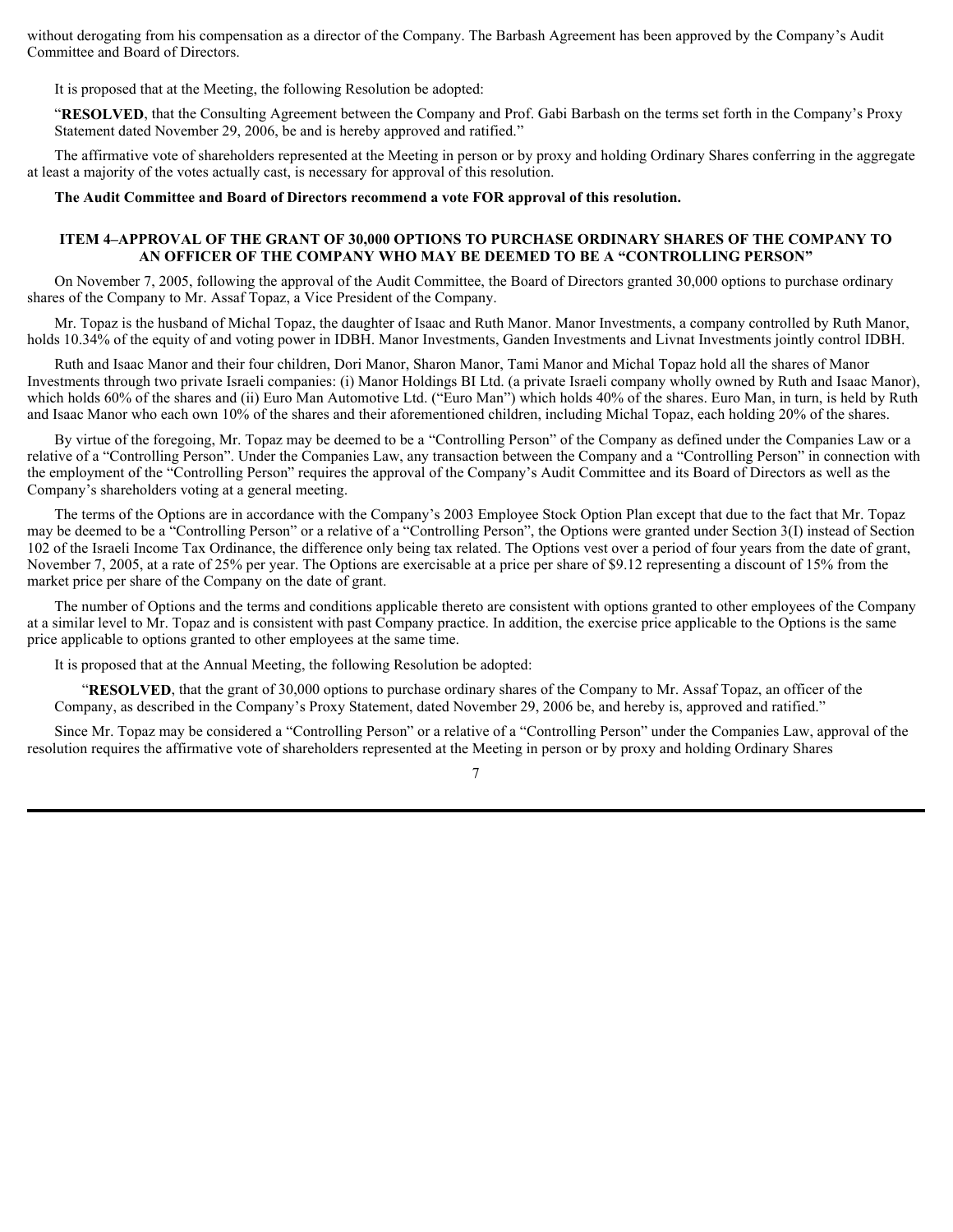conferring in the aggregate at least a majority of the votes actually cast, provided that such majority includes one of the following: (a) at least onethird (1/3) of the shares of those voting in person or by proxy at the meeting who do not have a personal interest in the subject matter of the proposed resolutions; or (b) the total number of votes against the approval voted by shareholders who do not have a personal interest, does not exceed one percent (1%) of the total voting rights in the Company.

#### **The Audit Committee and the Board of Directors recommend a vote FOR approval of this proposed Resolution.**

#### **ITEM 5–APPROVAL OF THE ADOPTION BY THE COMPANY OF ISRAELI GAAP AS ITS PRIMARY ACCOUNTING PRINCIPLES.**

In October 2000, the shareholders of Company approved the adoption by the Company of US generally accepted accounting principles ("GAAP") as its primary accounting principles. On October 25, 2006, DIC, the Company's major shareholder currently holding approximately 48% of the Company, commenced a tender offer to purchase up to an additional 15% of the Company. It is more likely than not that by virtue of the tender offer, DIC will increase its holdings of the Company to more than 50%, in which event the Company would become a subsidiary of DIC and its financial statements would need to be consolidated within those of DIC. DIC, an Israeli public company, traded on the Tel Aviv Stock Exchange, is required to report according to Israeli GAAP. For the Company to prepare two sets of financial statements, one according to US GAAP and one according to Israeli GAAP, would place an unreasonable burden and cost on the Company and exposes the Company to the risk of errors. Furthermore, DIC has indicated in the tender offer materials that upon completion of the tender offer, it intends to propose that the Company change its accounting basis from U.S. GAAP to Israeli GAAP. It should be noted that in November 2005, the Israeli Accounting Standard Board determined that, effective January 1, 2008, financial statements of Israeli public companies will be prepared in accordance with International Financial Reporting Standards (IFRS) in lieu of Israeli GAAP. Accordingly, the Company's financial statements will be converted to IFRS effective January 1, 2008.

Accordingly, it is recommended that the Company adopt Israeli GAAP as its primary accounting principles, effective for its 2006 fiscal year. The Company will also provide a reconciliation to US GAAP in its quarterly and annual audited consolidated financial statements. The Audit Committee and the Board of Directors, without the presence of those directors who are officers and/or directors of DIC and/or IDBD and/or IDBH, approved the adoption of Israeli GAAP as the Company's primary accounting principles with effect for the Company 2006 fiscal year.

It is proposed that at the Annual Meeting, the following Resolution be adopted:

"**RESOLVED**, that the Company adopt Israeli generally accepted accounting principles as its primary accounting principles, with effect for its 2006 fiscal year, as described in the Company's Proxy Statement, dated November 29, 2006 be, and hereby is, approved and ratified."

The affirmative vote of shareholders represented at the Meeting in person or by proxy and holding Ordinary Shares conferring in the aggregate at least a majority of the votes actually cast is necessary to approve this resolution.

**The Audit Committee and the Board of Directors recommend a vote FOR approval of this proposed Resolution.**

#### **ITEM 6–APPROVAL OF AMENDMENTS TO ARTICLES OF ASSOCIATION**

Certain new Israeli regulations make it advisable for the Company to make certain changes in its Articles of Incorporation.

#### **A. Conforming to new regulations concerning the convening of general meetings**

New regulations concerning the convening of general meetings were published recently: Voting by Writing and Position Notices Regulations– 5766-2005 and Publishing of a Notice of a General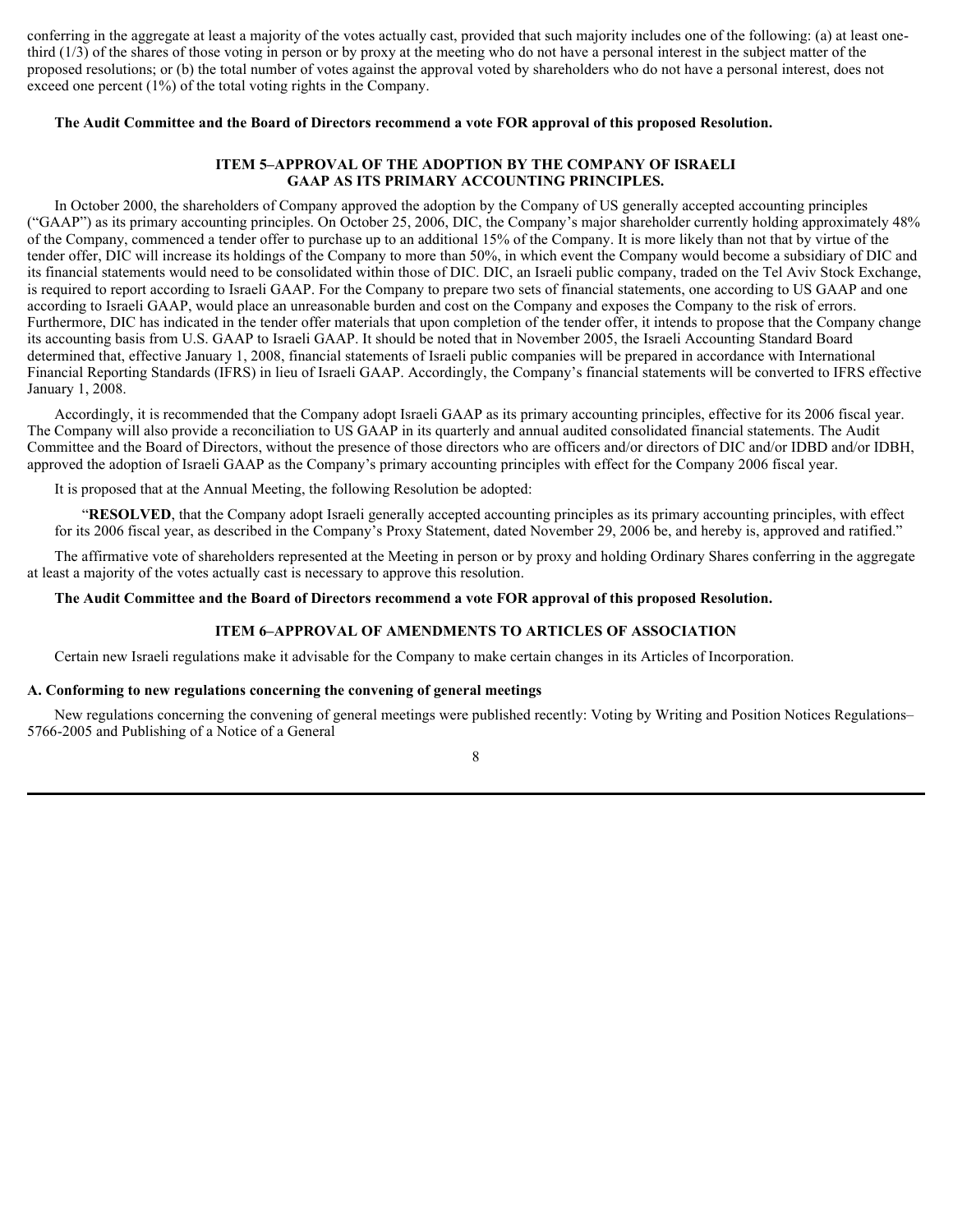#### Meeting and a Class Meeting of a Public Company (amendment) Regulations 5766-2005 (the "New Regulations").

The New Regulations enable shareholders, among other things, to vote in writing at general meetings of shareholders in public companies, on certain issues, without being required to attend the meetings or without appointing an alternate to attend the meetings through a proxy. In addition, under the New Regulations companies are entitled (although not required) to enable voting via the Internet. Nevertheless, companies traded also outside Israel, like the Company, may be exempted from the procedural requirements of the New Regulations in relation with voting by writing and position notices if they send proxies to their shareholders and enable them to vote and to express opinion through the proxy under the foreign law (including foreign stock exchange rules) applicable to them. Also changes have been made under the New Regulations in the procedure for public companies to notify the convening of general meetings and with regard to the way general meetings are convened and conducted.

We wish to conform the Company's Articles of Association to the New Regulations and accordingly wish to make the following amendments:

1. Article 56.1 shall be amended as follows:

"A notice of a General Meeting shall be published in at least two widely distributed daily newspapers published in Hebrew. The notice shall be published at least fourteen days prior to the convening of the meeting or before if required by law."

2. The following new Articles 66A and 66B shall be added:

"66A. Deed of Vote–A Shareholder may vote in a Shareholders Meeting by means of a Deed of Vote (*ktav hatzba'ah*) on any issue for which voting by Deed of Vote is required to be offered under applicable Law and on any other issue for which the Board of Directors has approved voting by Deed of Vote, either generally or specifically. The form of the Deed of Vote shall be set by the corporate secretary or any one so authorized by the Board of Directors.

For the purposes of these articles, a "proxy" would also apply, mutatis mutandis, to a Deed of Vote and may be used instead of a Deed of Vote, subject to the applicable law."

66B The Board of Directors may authorize shareholder voting in a general meeting via the Internet, subject to applicable law."

#### **B. Miscellaneous**

The following additional changes relate to substitute directors and Board Committees:

1. Due to an amendment to the Companies Law, it is proposed to amend Article 92.1 as follows:

A Director, except an external director, may appoint a substitute director in his place subject to the approval of the substitute by the Board (hereinafter - the "Substitute Director"). Notwithstanding the aforesaid, there shall not be appointed as a Substitute Director, any person who is not himself qualified to be appointed a director, or who himself already officiates as a Substitute Director of another Director. A person who already officiates as a Director of the Company shall not be appointed as a Substitute Director, other than as a substitute in a Board Committee.

2. It is proposed to amend Article 100 to comply with an amendment to the Companies Law which enables Board Committees to be comprised of members who are not Board members. Under the amendment, a committee, which is comprised also of members who are not members of the Board, may only advise or make recommendations to the Board of Directors. Accordingly Article 100 shall be amended as follows:

9

"Subject to the provisions of the Companies Law, the Board may, as it deems fit, set up committees of two or more persons, appoint members of such committees (hereinafter - a "Board Committee"), and delegate its powers, in whole or in part, to a Board Committee."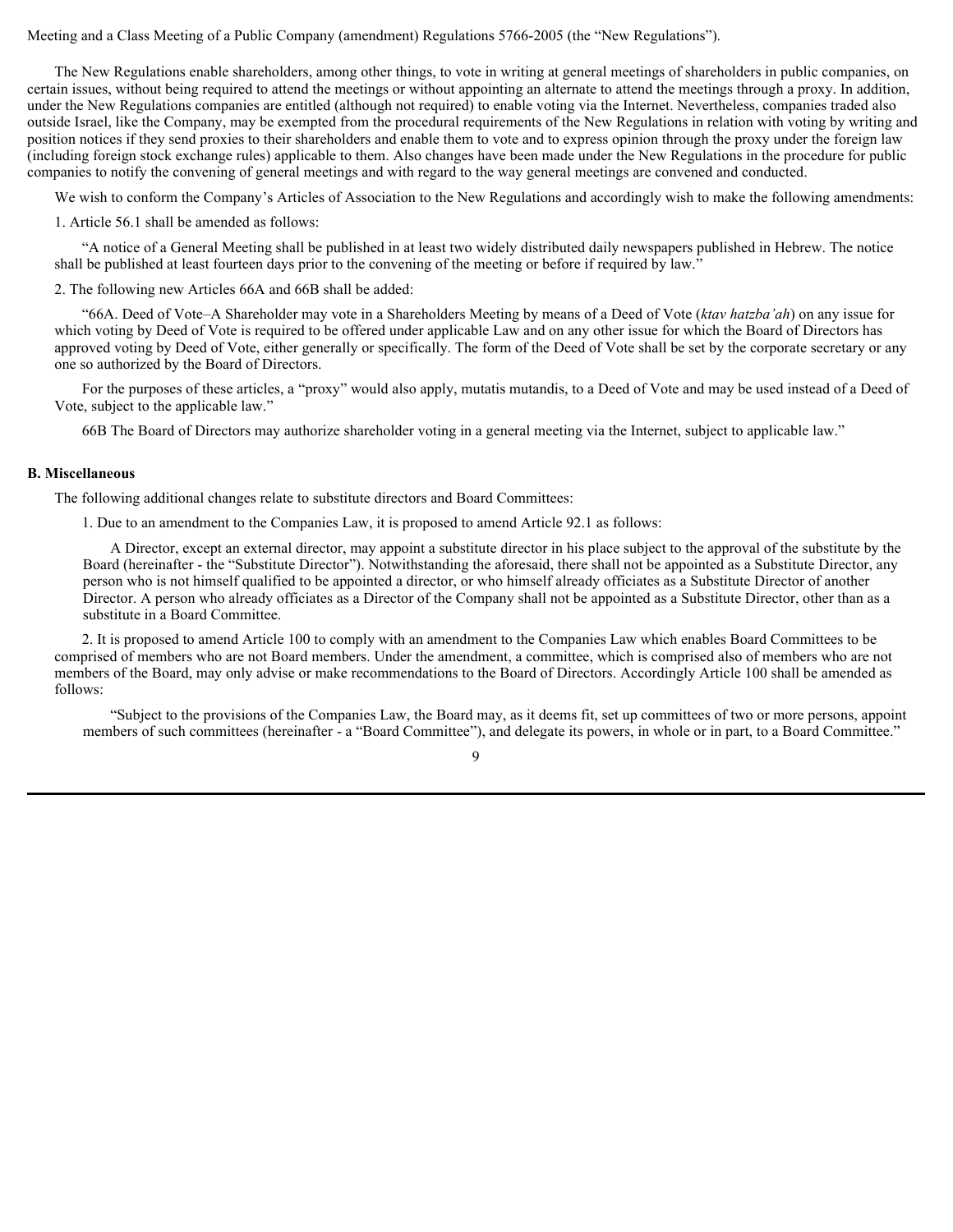It is proposed that at the Annual General Meeting, the following Resolution be adopted:

**RESOLVED,** to approve the amendments to the Articles of Association of the Company, as described in the Company's Proxy Statement, dated November 29, 2006 be, and hereby is, approved and ratified.

The affirmative vote of shareholders represented at the Meeting in person or by proxy who are entitled to vote and holding Ordinary Shares conferring in the aggregate at least 67% of the votes actually cast is necessary to amend the Articles of Association.

#### **The Board of Directors recommends a vote FOR approval of this proposed Resolution.**

#### **ITEM 7–APPROVAL OF APPOINTMENT OF KOST FORER GABBAY & KASIERER, A MEMBER OF ERNST & YOUNG GLOBAL**

Kost Forer Gabbay & Kasierer, a Member Firm of Ernst & Young Global, Certified Public Accountants (Israel), has been nominated by the Audit Committee and the Board of Directors of the Company for appointment as the auditors of the Company until the next annual general meeting of the Company. Kost Forer Gabbay & Kasierer, a Member Firm of Ernst & Young Global has no relationship with the Company except as auditors other than tax related services provided to the Company from time to time.

It is proposed that at the Annual General Meeting, the following Resolution be adopted:

"**RESOLVED**, that the Company's auditors, Kost Forer Gabbay & Kasierer, a Member Firm of Ernst & Young Global be, and they hereby are, reappointed as auditors of the Company until the next annual general meeting of the Company and that the Audit Committee and the Board of Directors be, and hereby are authorized to determine the fees of said auditors."

The affirmative vote of the holders of a majority of the Ordinary Shares represented at the Meeting in person or by proxy and voting thereon is required to adopt the Resolution appointing Kost Forer Gabbay & Kasierer, a Member Firm of Ernst & Young Global as auditors of the Company.

#### **The Audit Committee and the Board of Directors recommend a vote FOR approval of this proposed Resolution.**

#### **ITEM 8–CONSIDERATlON OF THE AUDITORS' REPORT, THE DIRECTORS' REPORT AND THE FINANCIAL STATEMENTS**

At the Annual General Meeting, the Auditors' Report, the Management Report and the Financial Statements of the Company for the fiscal year ended December 31, 2005 will be presented.

The Annual Report for 2005 including the Financial Statements, Auditors' Report and the Management Report for 2005 have been provided to the shareholders prior to the mailing of this Proxy Statement.

By Order of the Board of Directors,

AMI EREL *Chairman of the Board of Directors*

Dated: November 29, 2006

Popor BIOLER

DORON BIRGER *President & Chief Executive Officer*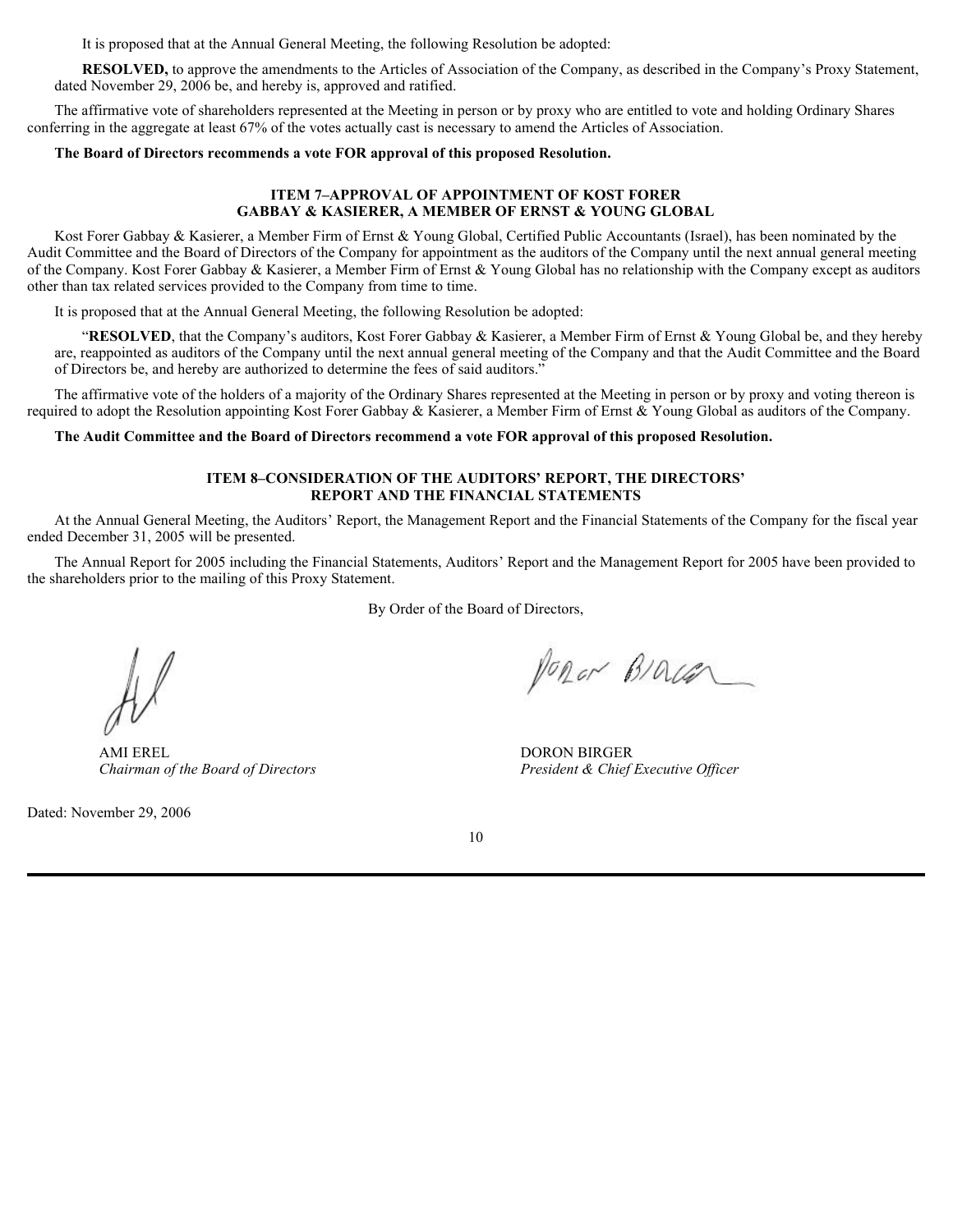# **ELRON ELECTRONIC INDUSTRIES LTD.**

**December 28, 2006**

## Please date, sign and mail your proxy card in the envelope provided as soon as possible.

Please detach along perforated line and mail in the envelope provided.  $\bigvee$ 

| FOR AGAINST ABSTAIN<br>1. THE ELECTION OF DIRECTORS:<br>2. Approval of Directors' compensation,<br><b>NOMINEES:</b><br>Please State whether or not you have a personal interest in the<br>FOR ALL NOMINEES<br>$\bigcirc$ Ami Erel<br>resolution described in this proposal 2.<br>$\bigcirc$ Avraham Asheri<br>YES<br>N <sub>O</sub><br>$\bigcirc$ Prof. Gabi Barbash<br>WITHHOLD AUTHORITY<br>FOR AGAINST ABSTAIN<br>FOR ALL NOMINEES<br>O Prof. Yair Be'ery<br>3. Approval the Consulting Agreement between the Company and Prof.<br>$\bigcirc$ Nochi Dankner<br>Gabi Barbash, a director of the Company.<br><b>FOR ALL EXCEPT</b><br>$\bigcirc$ Avraham Fischer<br>4. Approval of the grant of 30,000 options to purchase Ordinary Shares<br>(See instructions below)<br>$\bigcirc$ Shay Livnat<br>of the Company to Mr. Assaf Topaz, an officer of the Company, who<br>$\bigcirc$ Dori Manor<br>may be deemed to be a "Controlling Person".<br>○ Ari Bronshtein<br>Please State whether or not you have a personal interest in the<br>$\bigcirc$ Amos Shapira<br>resolution described in this proposal 4.<br><b>YES</b><br>N <sub>O</sub><br>FOR AGAINST ABSTAIN<br>5. Approval of the adoption of Israeli generally accepted accounting<br>principles as the Company's primary accounting principles.<br>INSTRUCTION: To withhold authority to vote for any individual nominee(s), mark "FOR ALL EXCEPT"<br>6. Approval of the amendments to the Articles of Association of the<br>and fill in the circle next to each nominee you wish to withhold, as shown here:<br>Company.<br>7. Appointment of Kost Forer Gabbay & Kasierer, a Member of Ernst<br>& Young Global, as the Company's auditors until the next annual<br>general meeting of the Company and to authorize the Audit<br>Committee and the Board of Directors to determine the audit fees.<br>The shares represented by the Proxy will be voted in the manner directed, and if no<br>instructions to the contrary are indicated, will be voted "FOR" in all Proposals listed<br>above.<br>To change the address on your account, please check the box at right and<br>indicate your new address in the address space above. Please note that<br>changes to the registered name(s) on the account may not be submitted via<br>this method.<br>Signature of Shareholder<br>Date:<br>Signature of Shareholder<br>Date:<br>Note: Please sign exactly as your name or names appear on this Proxy. When shares are held jointly, each holder should sign. When signing as executor, administrator, attorney, trustee or guardian, please give<br>full title as such. If the signer is a corporation, please sign full corporate name by duly authorized officer, giving full title as such. If signer is a partnership, please sign in partnership name by authorized person. | PLEASE SIGN, DATE AND RETURN PROMPTLY IN THE ENCLOSED ENVELOPE. PLEASE MARK YOUR VOTE IN BLUE OR BLACK INK AS SHOWN HERE  X |  |
|--------------------------------------------------------------------------------------------------------------------------------------------------------------------------------------------------------------------------------------------------------------------------------------------------------------------------------------------------------------------------------------------------------------------------------------------------------------------------------------------------------------------------------------------------------------------------------------------------------------------------------------------------------------------------------------------------------------------------------------------------------------------------------------------------------------------------------------------------------------------------------------------------------------------------------------------------------------------------------------------------------------------------------------------------------------------------------------------------------------------------------------------------------------------------------------------------------------------------------------------------------------------------------------------------------------------------------------------------------------------------------------------------------------------------------------------------------------------------------------------------------------------------------------------------------------------------------------------------------------------------------------------------------------------------------------------------------------------------------------------------------------------------------------------------------------------------------------------------------------------------------------------------------------------------------------------------------------------------------------------------------------------------------------------------------------------------------------------------------------------------------------------------------------------------------------------------------------------------------------------------------------------------------------------------------------------------------------------------------------------------------------------------------------------------------------------------------------------------------------------------------------------------------------------------------------------------------------------------------------------------------------------------------------------------------------------------------------------------------------------------------------------------------------------------------------------------------------------|-----------------------------------------------------------------------------------------------------------------------------|--|
|                                                                                                                                                                                                                                                                                                                                                                                                                                                                                                                                                                                                                                                                                                                                                                                                                                                                                                                                                                                                                                                                                                                                                                                                                                                                                                                                                                                                                                                                                                                                                                                                                                                                                                                                                                                                                                                                                                                                                                                                                                                                                                                                                                                                                                                                                                                                                                                                                                                                                                                                                                                                                                                                                                                                                                                                                                            |                                                                                                                             |  |
|                                                                                                                                                                                                                                                                                                                                                                                                                                                                                                                                                                                                                                                                                                                                                                                                                                                                                                                                                                                                                                                                                                                                                                                                                                                                                                                                                                                                                                                                                                                                                                                                                                                                                                                                                                                                                                                                                                                                                                                                                                                                                                                                                                                                                                                                                                                                                                                                                                                                                                                                                                                                                                                                                                                                                                                                                                            |                                                                                                                             |  |
|                                                                                                                                                                                                                                                                                                                                                                                                                                                                                                                                                                                                                                                                                                                                                                                                                                                                                                                                                                                                                                                                                                                                                                                                                                                                                                                                                                                                                                                                                                                                                                                                                                                                                                                                                                                                                                                                                                                                                                                                                                                                                                                                                                                                                                                                                                                                                                                                                                                                                                                                                                                                                                                                                                                                                                                                                                            |                                                                                                                             |  |
|                                                                                                                                                                                                                                                                                                                                                                                                                                                                                                                                                                                                                                                                                                                                                                                                                                                                                                                                                                                                                                                                                                                                                                                                                                                                                                                                                                                                                                                                                                                                                                                                                                                                                                                                                                                                                                                                                                                                                                                                                                                                                                                                                                                                                                                                                                                                                                                                                                                                                                                                                                                                                                                                                                                                                                                                                                            |                                                                                                                             |  |
|                                                                                                                                                                                                                                                                                                                                                                                                                                                                                                                                                                                                                                                                                                                                                                                                                                                                                                                                                                                                                                                                                                                                                                                                                                                                                                                                                                                                                                                                                                                                                                                                                                                                                                                                                                                                                                                                                                                                                                                                                                                                                                                                                                                                                                                                                                                                                                                                                                                                                                                                                                                                                                                                                                                                                                                                                                            |                                                                                                                             |  |